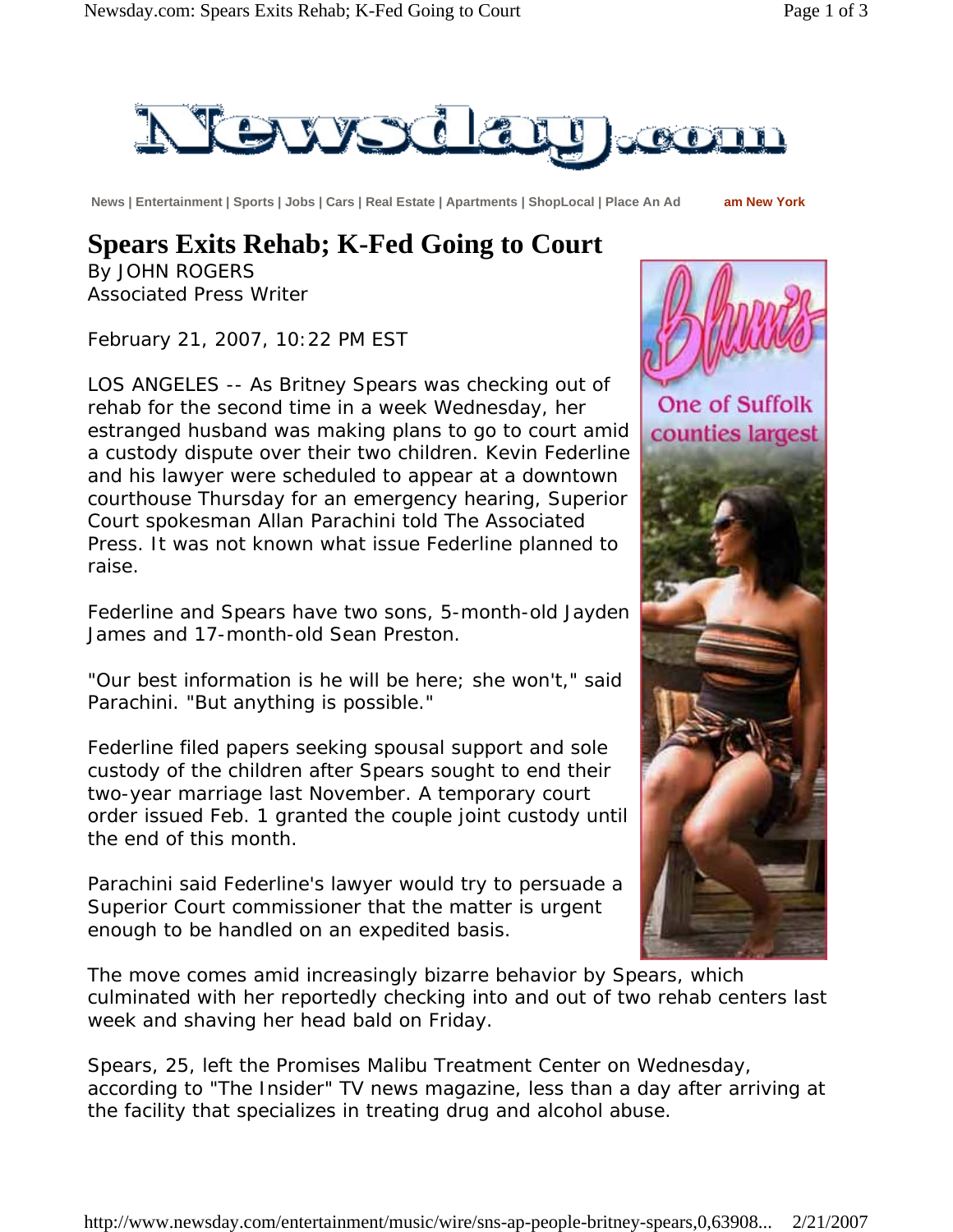Last week she reportedly sought treatment at a center in the Caribbean but also checked out after a day.

Popping in and out of rehab centers around the world is not a smart move for someone involved in a child custody battle with her estranged husband, said New York-based family law attorney Joshua Forman, who is not involved in Spears' case.

"That's ridiculous. Wherever you are and whatever your problem is, you go through the program the place offers and you do what they tell you to do," Forman told the AP. "Checking in and out for one day doesn't show the court anything."

OK! magazine reported it has learned Spears fled rehab because she was worried Federline would move to obtain permanent custody of the couple's children while she was undergoing several weeks of treatment.

Federline's agent, Allison Joyce, said the 28-year-old aspiring rapper and former backup dancer would have no comment.

Of late, Spears has engaged in increasingly strange behavior, showing up in public in skimpy outfits and sometimes minus her underwear.

Then came what the tabloids have called a meltdown weekend when she arrived at a Los Angeles hair salon on Friday, grabbed an electric razor and shaved her head bald. Afterward, she visited a tattoo parlor where she had a pair of red-and-pink lips inked onto her wrist. Then she went out clubbing with friends before entering rehab at Promises on Tuesday.

After leaving Promises on Wednesday, Spears attempted to keep a low profile but the celebrity Web site TMZ.com posted video of her wearing a wig and leaving what it said was a lawyer's office.

Her agent, Jason Trawick, referred inquiries to her manager, Larry Rudolph, who referred them to Gina Orr, the publicist at Jive Records, Spears' label. Orr did not respond to e-mail and phone messages, and Spears' Web site, where the singer once posted messages directly to fans, was all but blank on Wednesday. A message on its home page simply stated: "Stay tuned! Britney's new Web site is in the works."

Whether her recent behavior will damage her recording career is hard to say, said Vibe magazine music editor Jon Caramanica, although he suggested a way to minimize damage would be to come forward quickly and candidly discuss what she is going through.

"The thing worth noting is that the reason this is such a big deal is that many